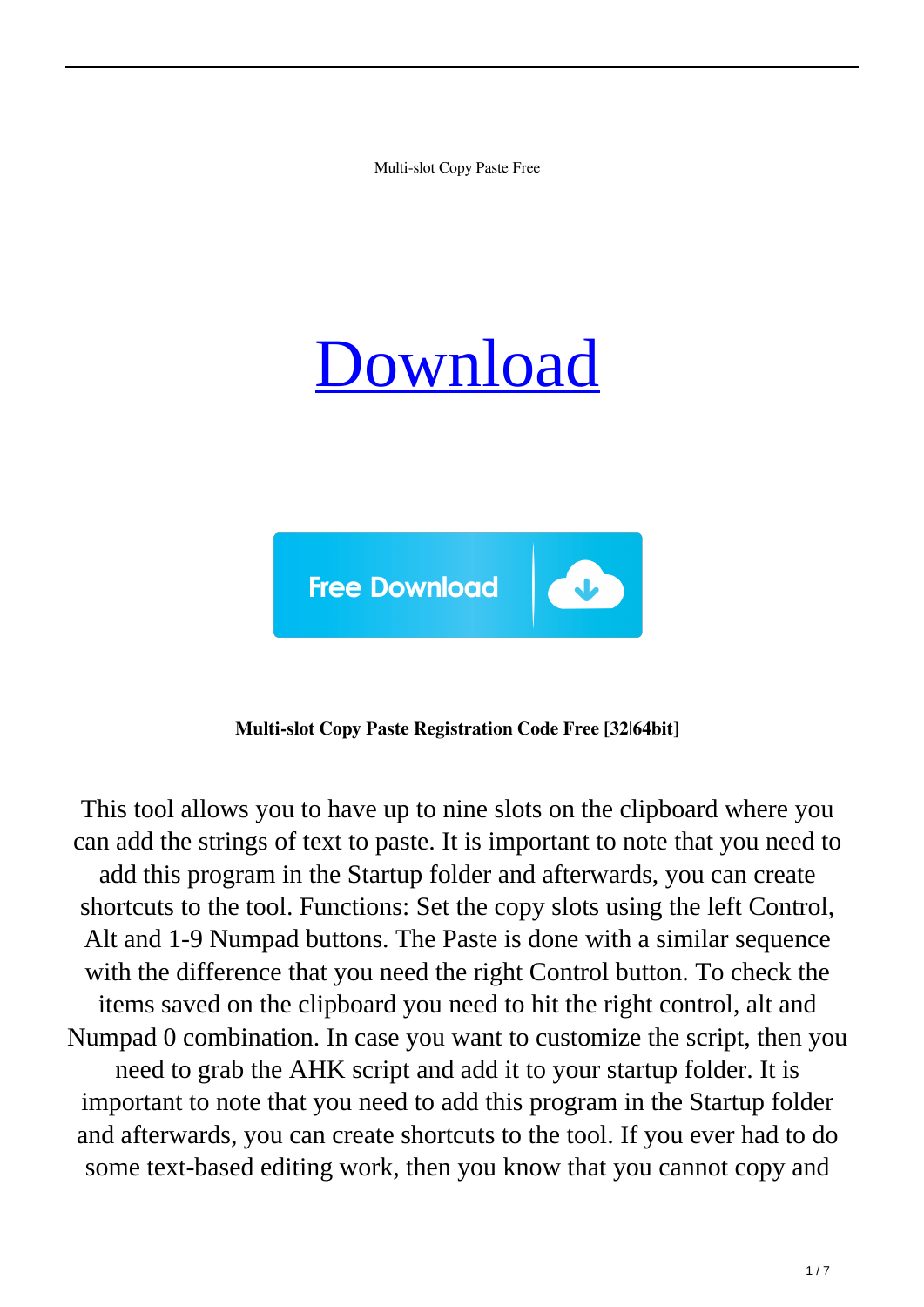paste more than one string at a time. Since the standard clipboard of Windows can only store one item at a time, you need to turn to specialized tools whenever you need to paste several strings without overriding them. As the name suggests, Multi-slot Copy Paste is a lightweight tool designed to help you address this inconvenience. The utility allows you to have up to nine slots on the clipboard where you can add the strings of text to paste. It is important to note that you need to add this program in the Startup folder and afterwards, you can create shortcuts to the tool. Functionality-wise, the app entails that you set the copy slots using the left Control, Alt and 1-9 Numpad buttons. The Paste is done with a similar sequence with the difference that you need the right Control button. To check the items saved on the clipboard you need to hit the right control, alt and Numpad 0 combination. In case you want to customize the script, then you need to grab the AHK script and add it to your startup folder. AutoHotkeys is a handy open-source tool that enables you to automate, configure and handle scripts and hotkeys for repetitive tasks. Multi-slot Copy Paste Description: This tool allows you to have up to nine slots on the clipboard where you can add the strings of text to paste. It is important to note that you need to add this program in the Startup folder and afterwards, you can create shortcuts to the tool

### **Multi-slot Copy Paste Crack+ Torrent**

AUTOKEY v3.14.4.5 Hook up to any of your keystrokes. Create your own macros, hotkeys, combinations and anything else you can think of. Basic Keystrokes: • Receive Keys: • Execute Commands: • Start Applications: • Open Files: • Open URLs: • Control Windows: • Control Your Computer: • Protect Your Computer: • Insert Abbreviations: • Cut Files: • Copy Files: • Paste Files: • Find Files: • Copy URLs: • Open URLs: • Control Videos: • Run Game: • Define Keystrokes: • Find Videos: • Exit: • Toggle Options: • Open: • Edit: • Help: • About: • About: • Check For Updates: • Enable Clipboard History: • Global Hotkeys: • Edit Hotkeys: •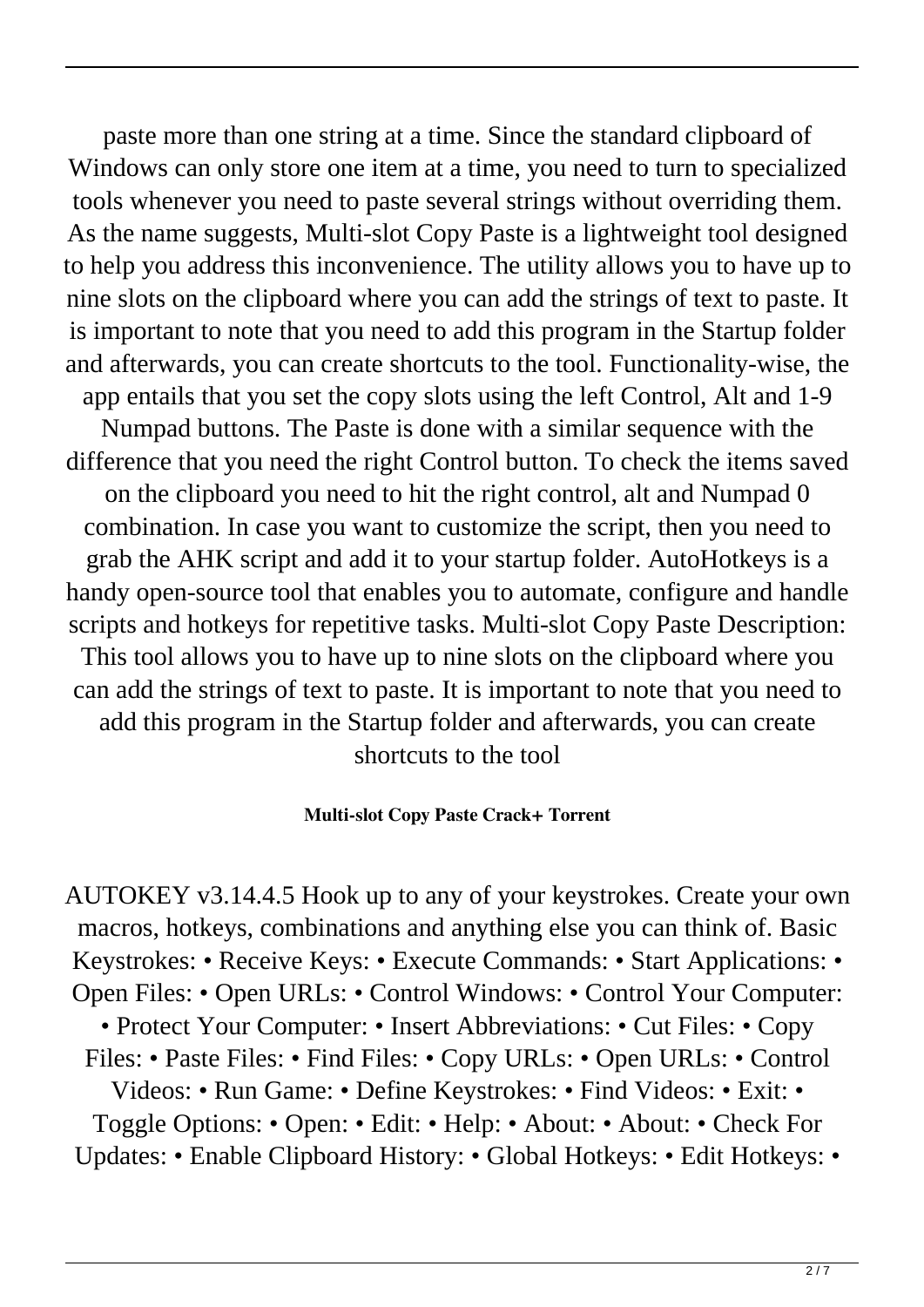Define Hotkeys: • Options: • Exit: • Options: • About: • About: • Check For Updates: • Help: • Options: • Edit Hotkeys: • Global Hotkeys: • Edit Hotkeys: • Define Hotkeys: • Preferences: • Exit: • Quit: • Select: • Minimize: • Exclude: • Open: • Minimize All: • Minimize All: • Quit: • Exclude All: • Exclude All: • Select All: • UnSelect All: • Quit All: • Start All: • Minimize All: • Minimize All: • Quit All: • Exclude All: • Exclude All: • Select All: • UnSelect All: • Quit All: • Start All: • Enable Clipboard History: • Reset Clipboard: • Global Hotkeys: • Edit Hotkeys: • Define Hotkeys: • Options: • Exit: • Quit: • Start: • Help: • About: • About: • Check For Updates: • Enable Clipboard History: • Reset Clipboard: • Global Hotkeys: • Edit Hotkeys: • Define Hotkeys: • Options: • Exit: • Quit: 81e310abbf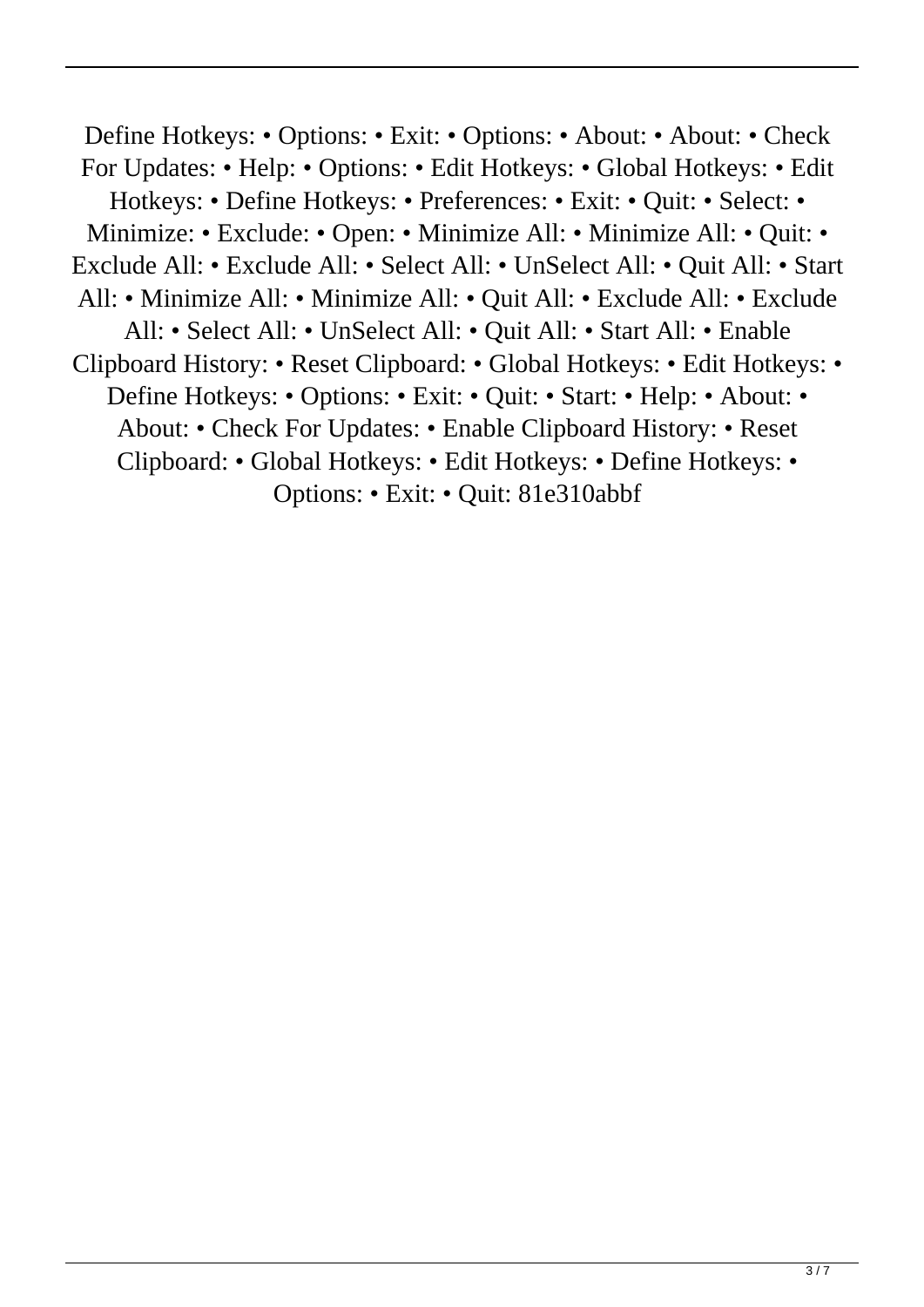### **Multi-slot Copy Paste Activator Free**

Get exclusive coupon codes, deals, and promotions in your inbox![Dentofacial changes and supernumerary teeth]. To study the clinical characteristics of patients with supernumerary teeth and to analyze its related factors. The supernumerary tooth was observed in 593 patients with permanent dentition (mean age 23 years). The number of supernumerary teeth per patient ranged from 1 to 3, but most of them were 2. Occurrence of the supernumerary tooth was common in the mandibular arch and mostly in the incisor and canine area. There was no significant difference between the anterior and posterior halves in respect to the frequency of occurrence. The supernumerary teeth were more often seen in the right side, but there was no significant difference between the left and right side. The relation of supernumerary tooth to gender, age, occlusal plane, and crowding was analyzed. The supernumerary teeth should be observed in patients with malocclusion and crowding. The supernumerary teeth might be associated with the third molar teeth.A panel of international experts urged US President Donald Trump to use the "hammer" of sanctions against Saudi Arabia to halt a Yemen campaign where millions of civilians have been displaced. The experts said the Saudi-led coalition should be compelled to ground its warplanes and create a no-fly zone over Yemen. The Saudi-led coalition has been conducting airstrikes against Houthi rebels in Yemen for almost three years, but the conflict has intensified in recent months. "We are absolutely convinced that there is no military solution to this conflict. Only a political solution can save the people of Yemen from a tragic future," said Tim Whewell, secretary general of the International Crisis Group, a non-governmental organisation. "We call on the United States to use its influence on Saudi Arabia and other members of the coalition to persuade them to change course." Other countries in the region have also begun to apply economic pressure on Riyadh. "It is time to step up the pressure on the Saudi government to stop the war," said Hugh Lovatt,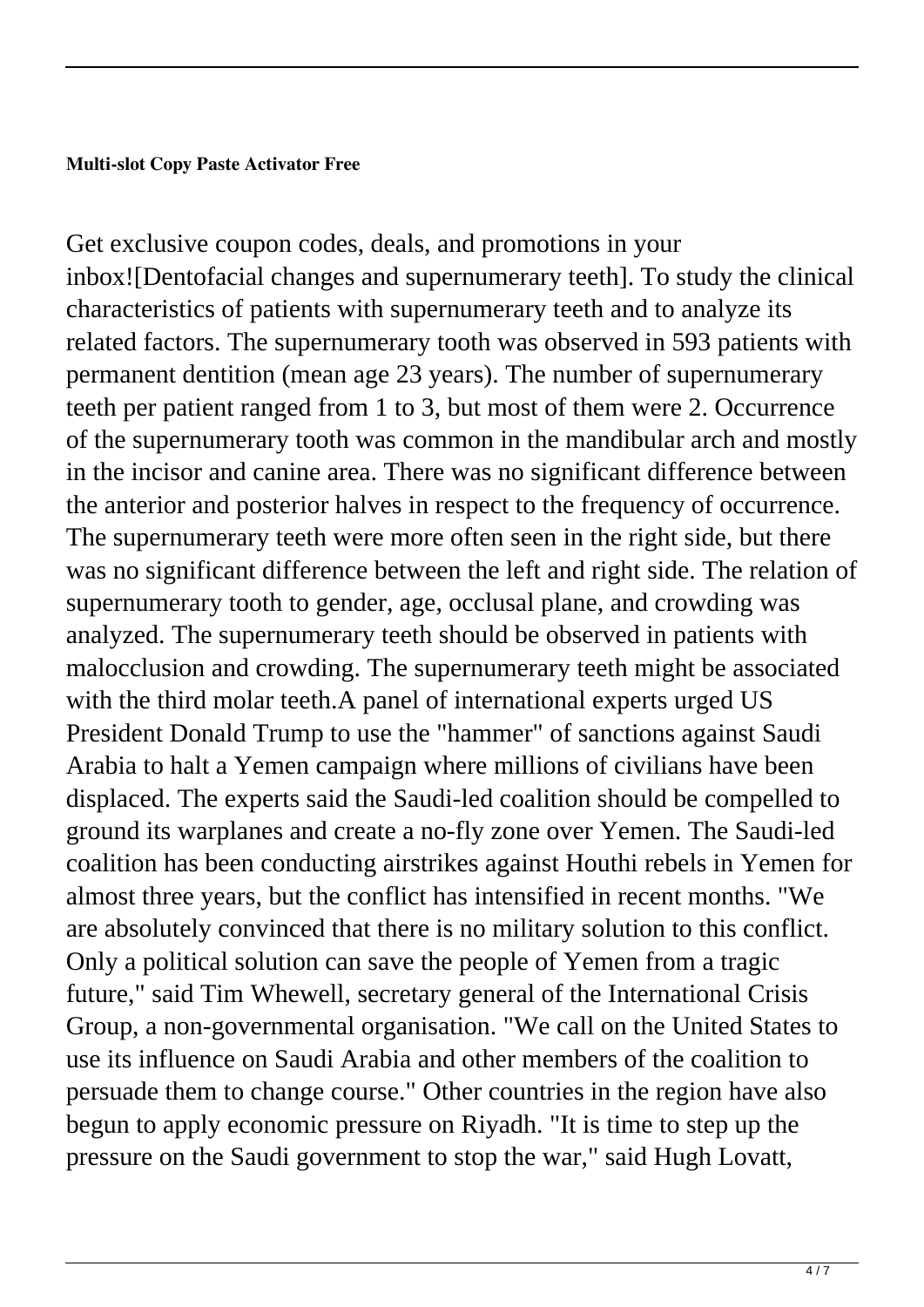Middle East programme director at Amnesty International. "The US, European and regional partners should continue to apply pressure on the coalition to bring the war to an immediate halt, and urgently support the UN efforts to reach an agreement to end the conflict." Mohammed al-Kibsi, Middle East director at the Crisis Group, said

## **What's New in the?**

Multi-slot Copy Paste is a lightweight tool designed to help you address this inconvenience. The utility allows you to have up to nine slots on the clipboard where you can add the strings of text to paste. It is important to note that you need to add this program in the Startup folder and afterwards, you can create shortcuts to the tool. Functionality-wise, the app entails that you set the copy slots using the left Control, Alt and 1-9 Numpad buttons. The Paste is done with a similar sequence with the difference that you need the right Control button. To check the items saved on the clipboard you need to hit the right control, alt and Numpad 0 combination. In case you want to customize the script, then you need to grab the AHK script and add it to your startup folder. AutoHotkeys is a handy open-source tool that enables you to automate, configure and handle scripts and hotkeys for repetitive tasks.The video will start in 8 Cancel Sign up for the big Everton stories from a fantastic season so far Get the newsletter Thank you for subscribing We have more newsletters Show me See our privacy notice Invalid Email John Stones has told the Blues he is determined to "take my game to the next level". The Manchester City centre back, who was part of the England squad in last summer's World Cup in Russia, is still coming back to fitness after his £47million transfer from the Etihad last summer. Stones will be available to make his first Everton appearance of the season next month. Asked if he was hungry to prove he can perform in the Premier League, the 21-year-old said: "You can see from the first game I went to, I didn't perform how I wanted to. "I didn't perform at my level and that's what I'm trying to get back to. "I didn't feel I was quite ready to play in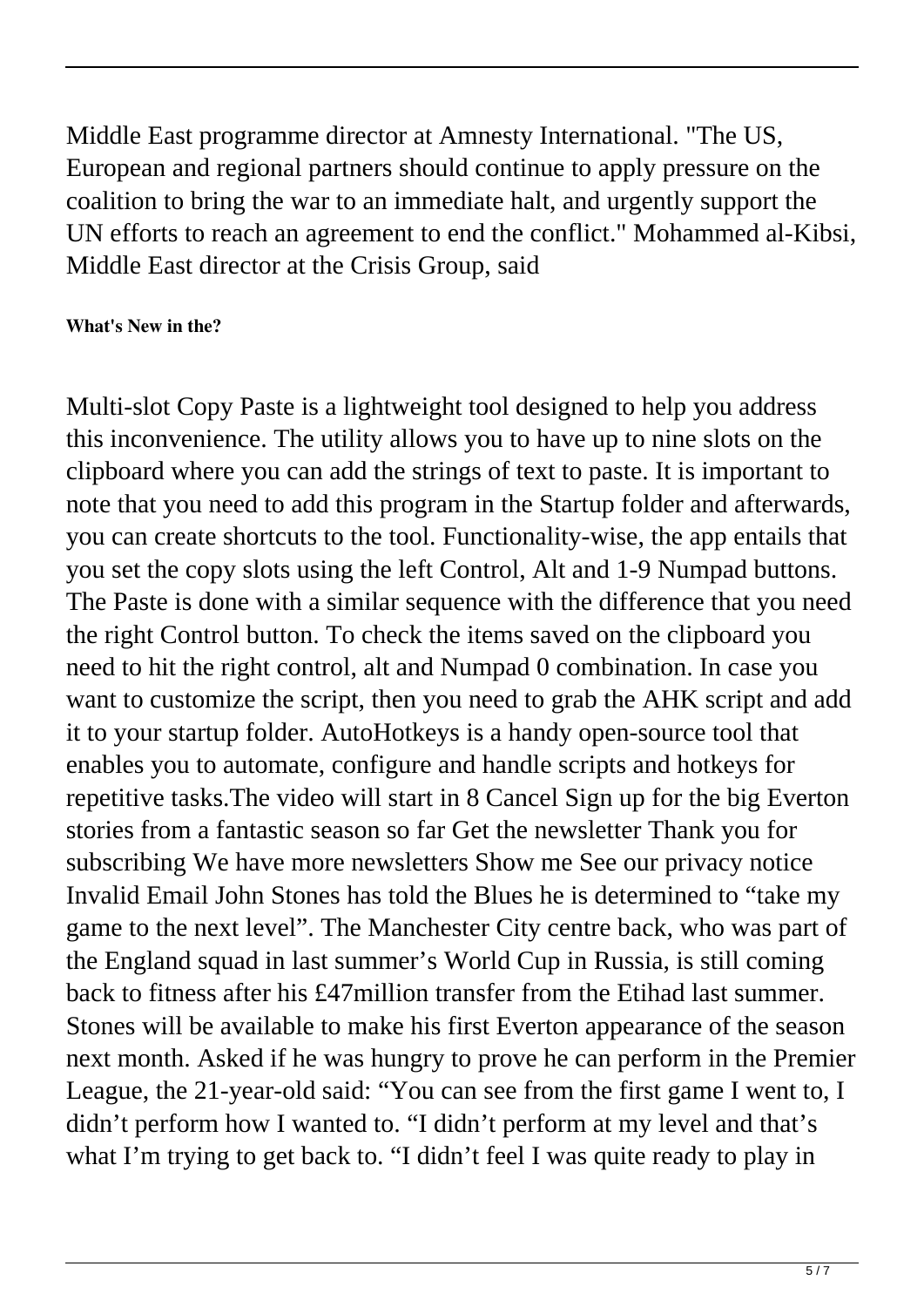the Premier League then and I'm trying to rectify that. "I've had a little bit of time to get back to playing how I was playing last season and I'm trying to take my game to the next level. "I know it's going to be tough, there's going to be tough games but I've got to start the next game and continue where I left off." The 6-0 win over Newcastle on Saturday was the third time in five games that Stones, who is set to keep his place in Roberto Martinez's starting XI for Saturday's trip to Aston Villa, was included in the starting XI. Stones admits he didn't quite perform in the FA Cup win over Leeds last month. The